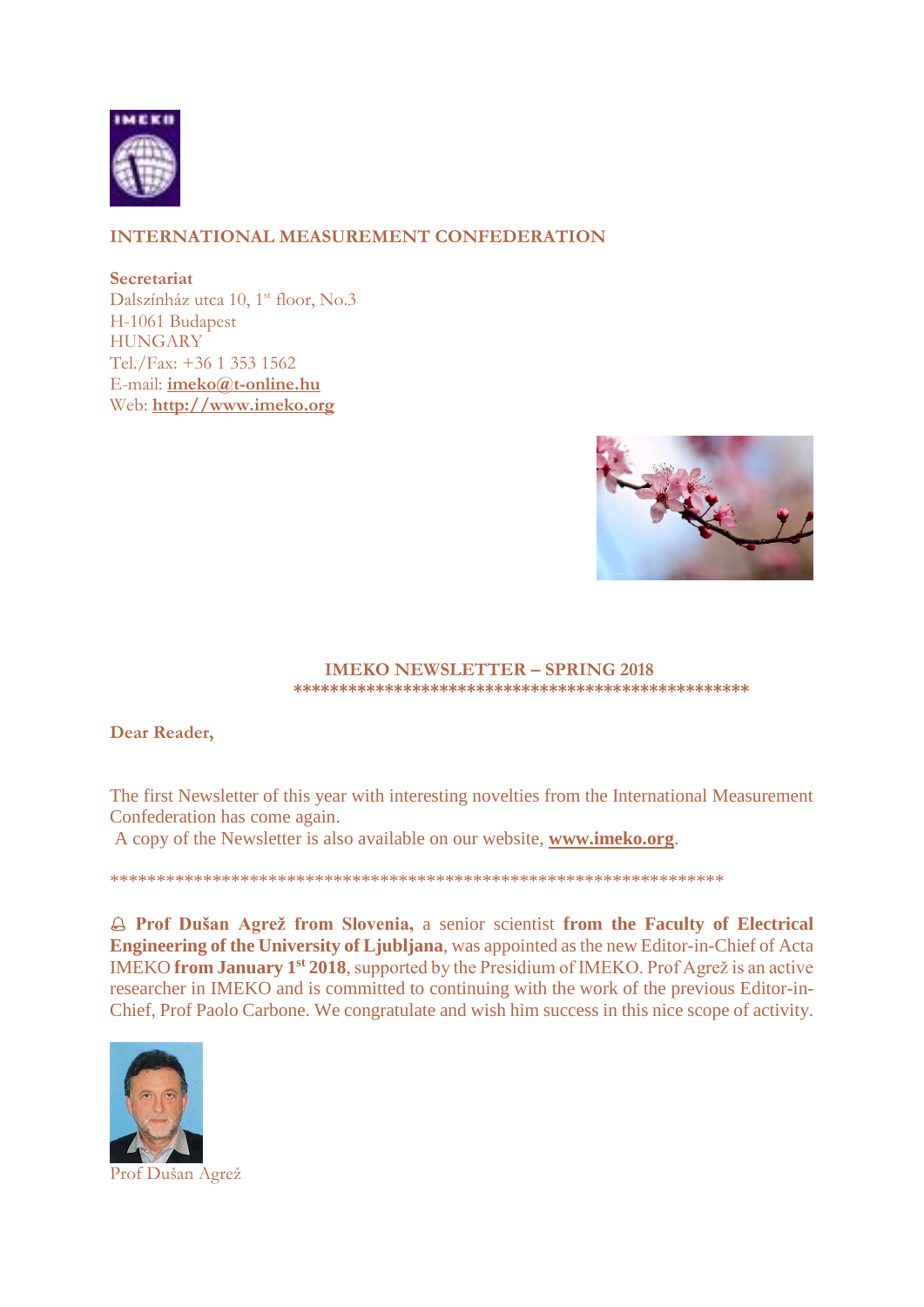**ACTA IMEKO** published its issue **Vol 7, No 1(2018) in April 2018. <https://acta.imeko.org/index.php/acta-imeko/issue/view/22>**



 **EUROLAB and IMEKO signed a Memorandum of Understanding (MoU) on 20th February 2018** to increase the cooperation and dialogue between the two organizations. The MoU was signed by the EUROLAB President, Dr Álvaro Silva Riberio, and the IMEKO President, Prof Ken T. V. Grattan. Both organizations will define together strategies to develop joint activities and content for different events and will be jointly engaged in the research and application of the relationship between metrology, testing and industry. This will contribute to the enhancement of international cooperation among scientists and experts from both communities.





 **The theme for World Metrology Day (WMD) on May 20th 2018** is the **'Constant evolution of the International System of Units (SI)'.** This theme was chosen because in November 2018, the General Conference on Weights and Measures is expected to agree one of the most significant changes to the SI since its inception. The SI will be based on a set of definitions each linked to the laws of physics and have the advantage of being able to embrace further improvements in measurement science and technology to meet the needs of future users for many years to come. Indeed more widely, metrology, the science of measurement, plays a central role in scientific discovery and innovation, industrial manufacturing and international trade, as well as in improving the quality of life and protecting the global environment. The WMD project is realized jointly by the BIPM and the OIML.



**The 2018 poster** was designated by of **our Swiss Partner Member Organization**, **the Federal Institute of Metrology (METAS).**

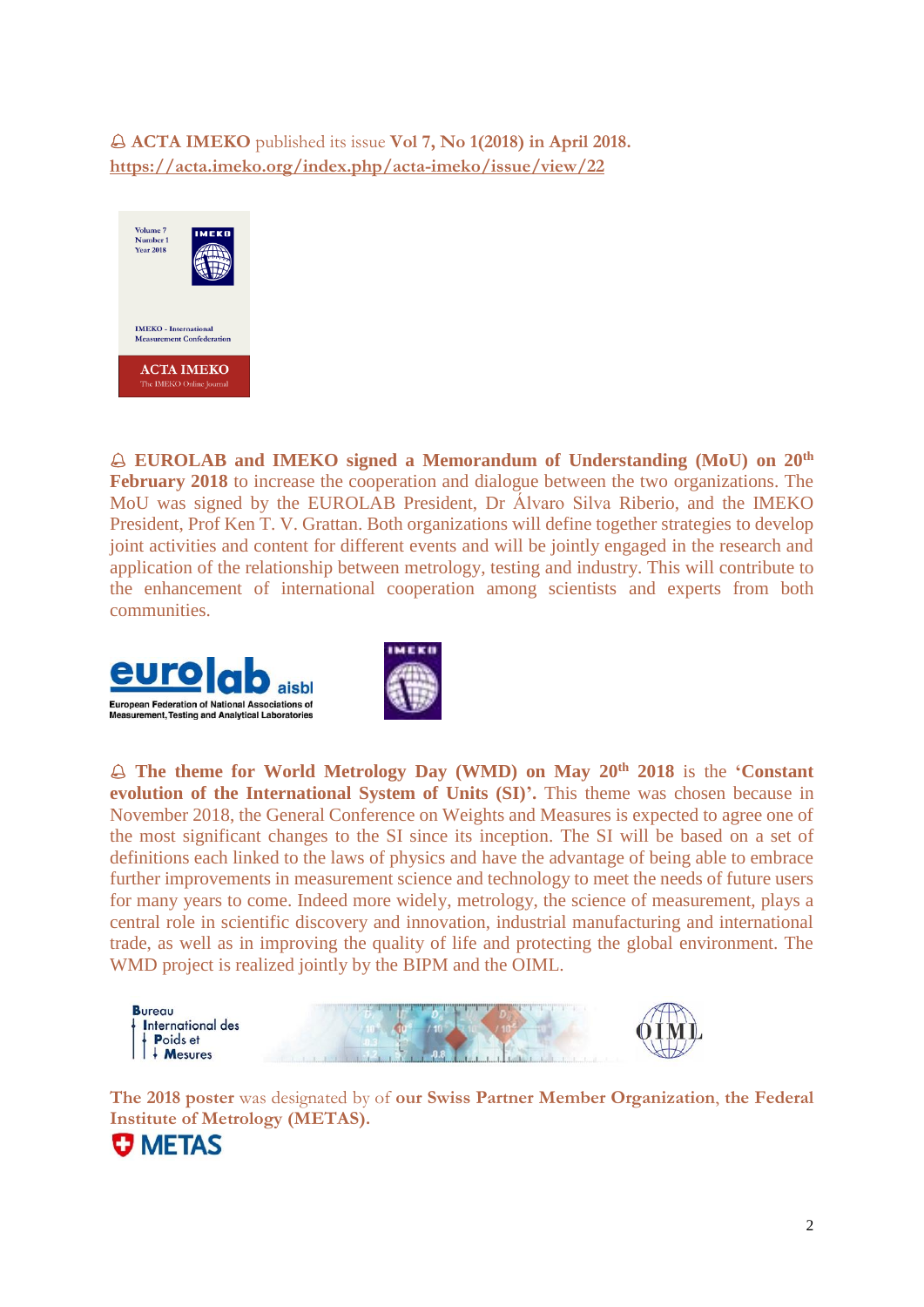**The slogan 'constant evolution'** was proposed by **our Italian Member Organization, the [Italian National](https://www.inrim.it/) Metrology Institute (INRiM).**





**[http://www.worldmetrologyday.org](http://www.worldmetrologyday.org/)**

 **Our Kazakh Member Organization, the National Metrology Institute of the Republic of Kazakhstan "KazInMetr"**, on behalf of the Committee of Technical Regulation and Metrology of the Ministry for Investment and Development of the Republic of Kazakhstan welcomes and invites the Representatives of the regional and international organizations of Metrology and the directors of NMIs to take part in **the Seminar dedicated to the celebration of the WMD** with the theme **"The Permanent Evolution of the International Systems of Units**, which will be held **on 18th May 2018 in Astana, the capital of Kazakhstan.**

 **The General Data Protection Regulation (GDPR) is a new European Privacy Law** that will take effect **on 25th May 2018.** 

The EU's independent data protection authority, **the European Data Protection Supervisor**, is responsible for ensuring that organizations comply with GDPR rules when the legislation enters into force on the date mentioned above.

**The aim of the GDPR Regulation 2016/679 of the EU is to provide for its citizens 1) the safe handling of their personal data, 2) defining the exercise of their rights in relation to data protection, and 3) applying the provisions on penalties in case of breach of data management/handling rules.**

The scope of this regulation applies to the processing of personal data also outside the territory of the EU where the data controllers entrust data processing to a data processor with the seat of the organization (for IMEKO, in Hungary). With the new GDPR regulation shortly coming into force, IMEKO wants to ensure its commitment to responsible data privacy and security practices.

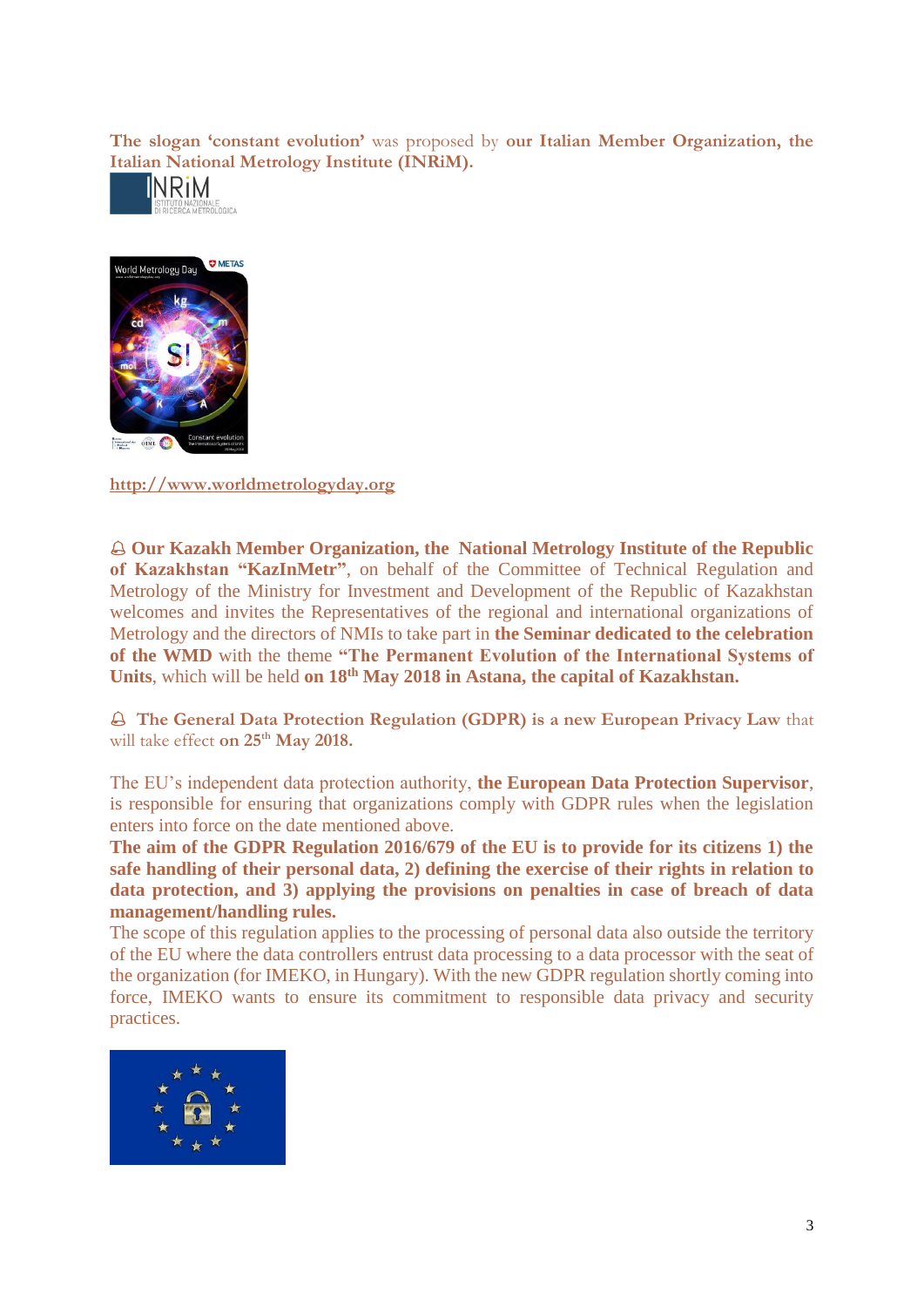**Special topic 'Sensor and Measuring Technology in the Industrial Internet' of the SENSOR+TEST 2018, the Measurement Fair from June 26th to 28th 2018** offers suppliers and users the opportunity to participate in the innovation dialog on new solutions and concepts in sensor and measuring technology in the industrial internet. The key to these achievements lies in networking and analysing the operating data of machines, systems and processes. Sensor, measuring, and testing systems provide these data accurately, reliably and securely and thus take on a key role in the industry of the future. At the Special Forum, a targeted and concentrated survey about new products and solutions will be made available to the attendees and visitors. On June 26<sup>th</sup> a dedicated session will complete the event organizers' offer.

**[https://www.sensor-test.de/sensor-test-2018-for-visitors/special-topic-sensor-and](https://www.sensor-test.de/sensor-test-2018-for-visitors/special-topic-sensor-and-measuring-technology-in-the-industrial-internet/)[measuring-technology-in-the-industrial-internet](https://www.sensor-test.de/sensor-test-2018-for-visitors/special-topic-sensor-and-measuring-technology-in-the-industrial-internet/)**



### **Festival of Measurement**

.

**Our UK Member Organization, the Institute of Measurement and Control (InstMC**), the host of IMEKO XXII World Congress 2018, is launching **the first-ever Festival of Measurement at the start of the IMEKO WC on 3rd September 2018.**

**The Festival will run for exactly 23 million seconds, ending just after the World Metrology Day (WMD), 20th May 2019.** From this date **the entire SI system of units is defined with reference to universal constants rather than physical artefacts.** During the lead up to WMD, there will be a greater than normal focus and discussion around the science of measurement in industry and the wider media. The Institute of Measurement and Control (InstMC) has designed the Festival to be a catalyst for these discussions and to promote measurement awareness and excellence.

The Festival is supported by many industrial companies and professional bodies. Further details are available on the Festival website **[www.festivalofmeasurement.com](http://www.festivalofmeasurement.com/)**



#### **XXII IMEKO World Congress 2018**

Why is it worth it attending this great event hosted by our UK MO, IstMC UK's specialist Professional Engineering Institute supported by the Institute of Physics (IOP) to be held only every three years? Because more than 700 delegates from all over the world will attend the Congress, all of whom have one thing in common, their eminence and expertise in the field of measurement.

This Congress will cover all aspects of current research in the field of measurement and will attract some of the world's largest companies from the sensor, instrumentation, automation and Internet of Things (IoT) industries. (Association with Measurement, the driving force behind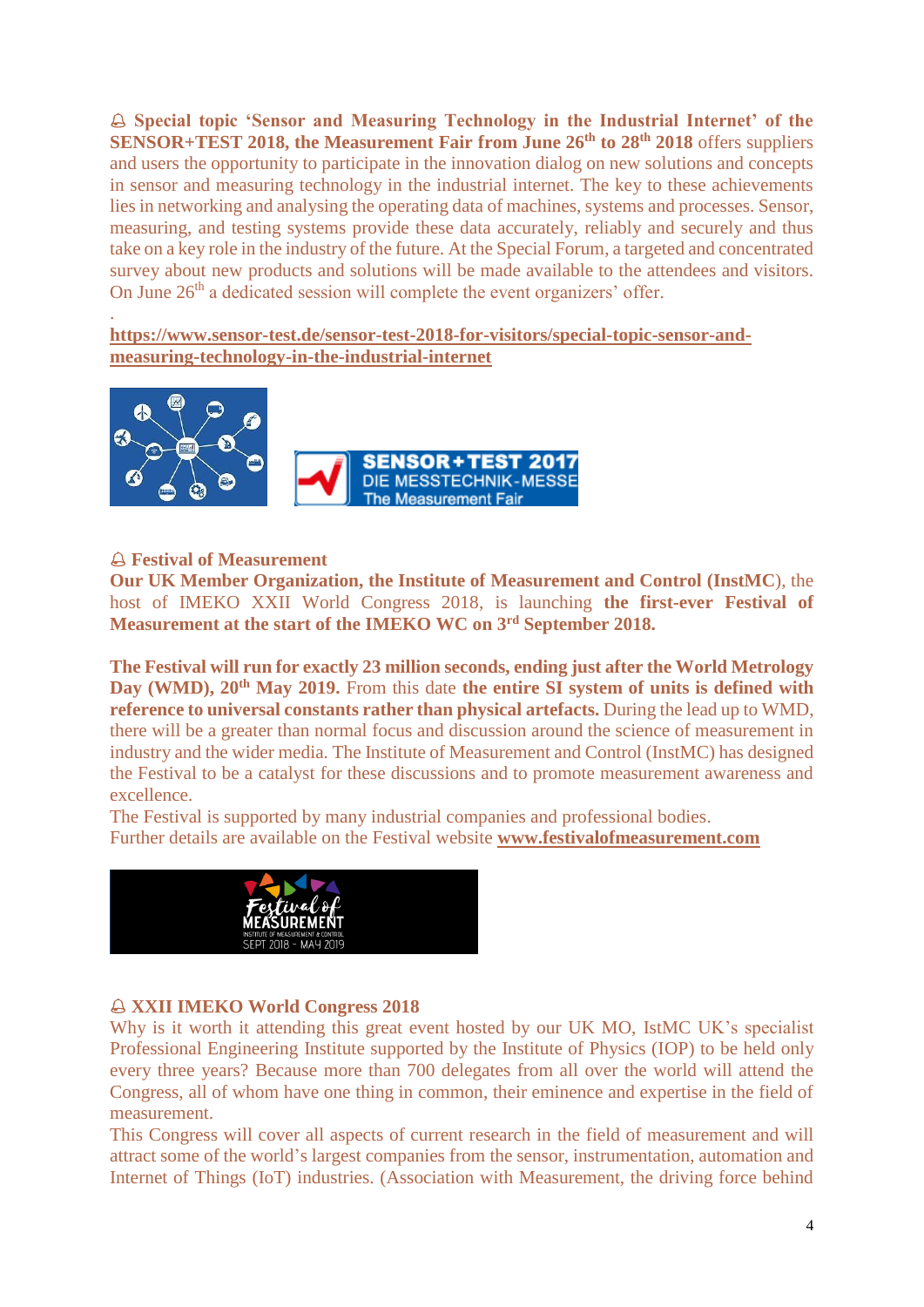the Internet of Things and the Fourth Industrial Revolution [Industry 4.0].) You can hear from two Nobel laureates and senior international figures on a range of fascinating abstract topics, including the Quantum Hall Effect and Metrology and can enjoy a rich scientific programme over four days with a mixture of great lectures, workshops and interesting roundtable discussions.

IMEKO have received over 500 scientific paper submissions!

Two prominent events in conjunction with the IMEKO XXII World Congress shall be mentioned:

- **The 3rd Optical Fibre and Photonic Sensors for Industrial and Safety Applications (OFSIS) Conference** will be running in parallel with the XXII IMEKO WC in Belfast. **<http://www.imeko2018.org/programme/scientific-programme/ofsis-2018/>**
- **The Sensors & Applications series of conferences** provided **by the Institute of Physics (IOP)** will be an excellent opportunity to bring together scientists and engineers from academia, research institutes and industrial establishments. **[http://www.imeko2018.org/programme/scientific-programme/institute-of](http://www.imeko2018.org/programme/scientific-programme/institute-of-physics/)[physics/](http://www.imeko2018.org/programme/scientific-programme/institute-of-physics/)**

**The venue of the IMEKO XXII WC 2018** is the **Belfast Waterfront** (Hall Conference & Exhibition Centre) and **the duration** of the event is **from Monday to Thursday, September 3rd - 6 th 2018**.

**[http://www.imeko2018.org](http://www.imeko2018.org/)**



 **The site and the dates of the IMEKO (annual) 61st General Council (GC) Session and the related (AB, TB and EB) Meetings:**

- **Advisory Board (AB) Meeting: Saturday morning, September 1st 2018 at 9.00 a.m.** (Place: Hotel Hilton, Belfast, UK)
- **61st GC Session merged with Technical Board (TB) and Editorial Board (EB) Meetings:**

**Saturday afternoon, September 1st 2018 at 1.00 p.m. and Sunday, September 2nd 2018 at 9.00 a.m.** (Place: Queen's University, Belfast, UK)



### **The new version of the ISO 9001 standard**.

**The new version of the ISO 9001:2015 standard** introduces the concept of risks: economic, legal and image. Businesses rely on measurement to manage these risks. The metrology function is thus in the frontline, not only for the calibration and verification of measurement resources but also for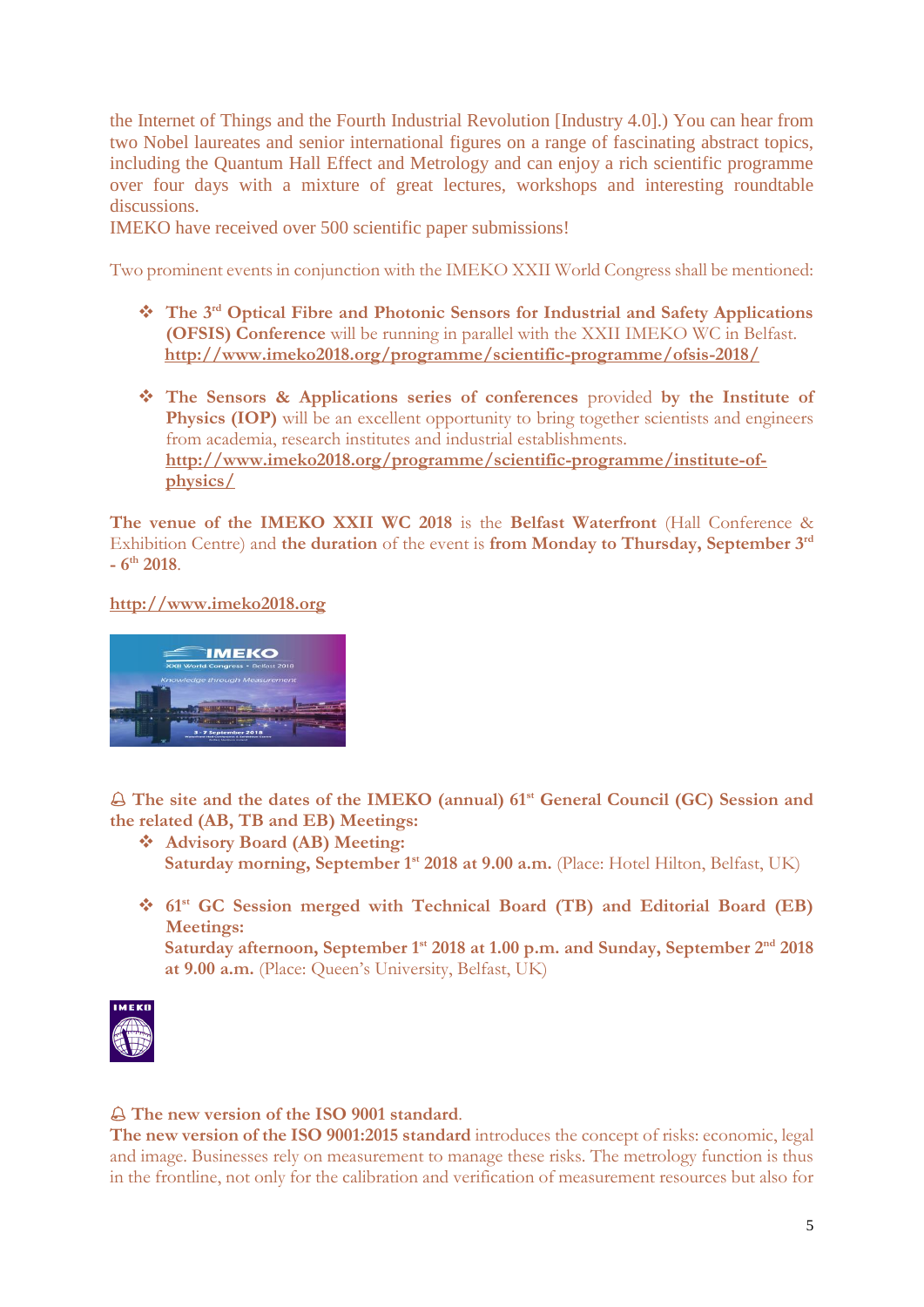monitoring measurement**. This version takes over from the 2008 edition, and will be the only version in force from 1st November 2018.** The structure of the 2015 version has been revised in depth. The metrology function must meet the requirements of the relevant articles and especially 7.1.5, which covers monitoring and measuring resources. Other articles are also affected: article 7.2 on competence, articles 4.4 and 6.1 on the notion of risk, articles 8.1, 8.2, 8.4 and 8.5 on operational matters, article 9.1 on monitoring, measurement, analysis and evaluation and article 9.3 on management review must also be taken into consideration.



#### **Metrology management in a medical biology laboratory in 2018**

The medical biology laboratories must be accredited **in accordance with the NF EN ISO 15189 standard.** This standard goes beyond the quality aspect and emphasizes metrological requirements. These have led biology laboratories to formalize their needs. The necessity of metrology adapted to each laboratory has become an unavoidable fact, bringing with it the assurance of better quality and reliability in the published results.

 **Our French MO, the Collège Français de Métrologie (CFM)** has launched **a new Working Group (WG) on metrology of the future** entitled **Creative Metrology**. This WG consists of major players in the fields of metrology, digital technology, industry and laboratories and aims to establish the foundations for a new metrology able to challenge projects associated with the connected factory of the future.



#### **XXIII IMEKO World Congress 2021**

**Yokohama Japan** has been chosen as **the host for the XXIII World Congress of IMEKO**. The WC will be attended by approx. 800 measurement technology experts from all over the globe. With the joint efforts of the city of Yokohama, **the Yokohama Convention & Visitors Bureau and the PACIFICO Yokohama Convention Center** in cooperation with the **Japan National Tourist Organization (JNTO)**, the city was able to make a successful bid for a World Congress.

**The Society of Instrument and Control Engineers (SICE), our Japanese Member Organization**, will take on the role of the local host.